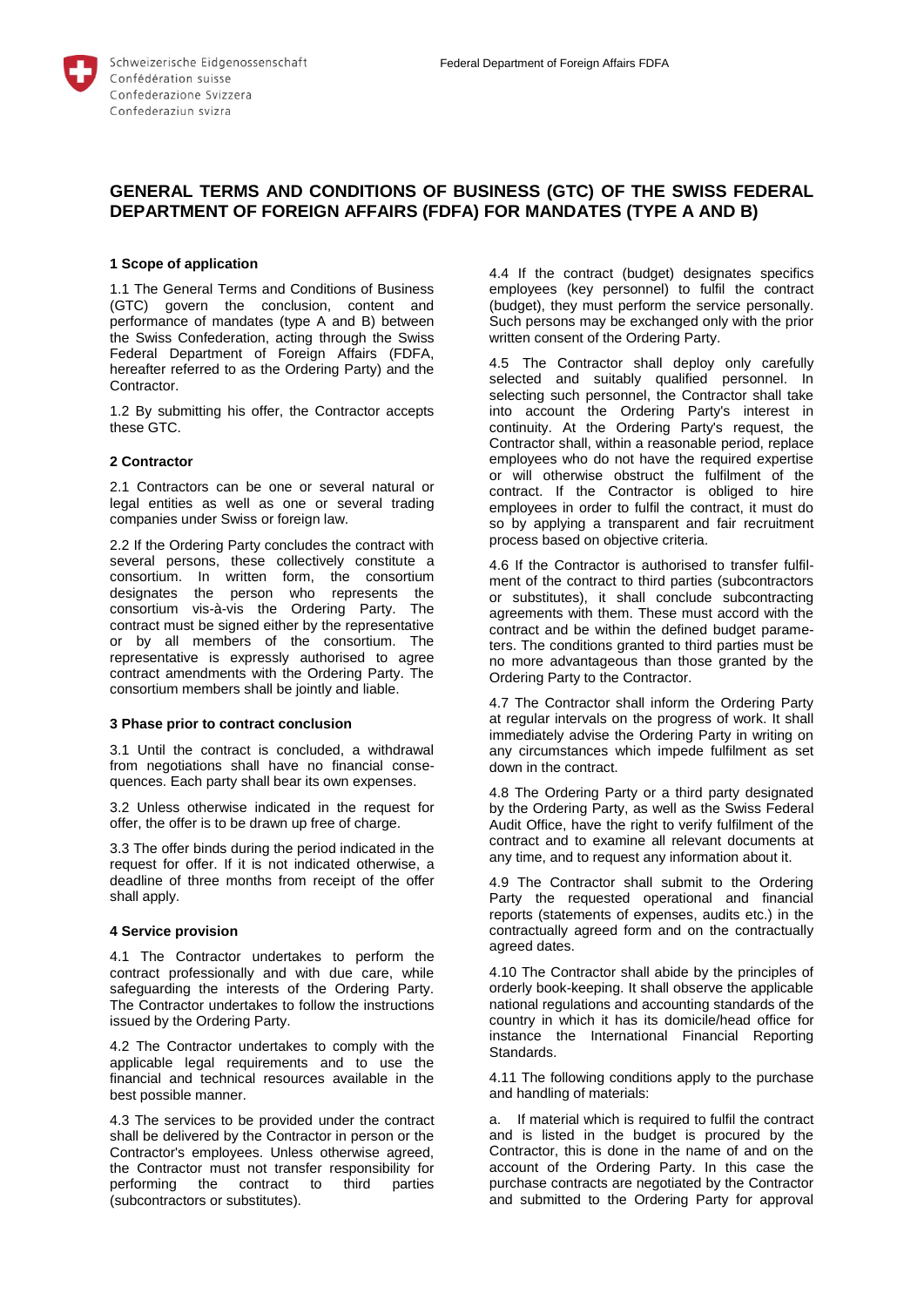before signing. The related invoices are sent to the Contractor, which is responsible for complying with the contractual obligations on behalf of the Ordering Party. Discounts and refunds which are granted to the Contractor when purchasing the material shall constitute a reduction in costs.

b. Under all circumstances, the material purchased for the contract remains the property of the Ordering Party.

c. The Contractor shall handle the Ordering Party's material with care and keep an inventory of such material. If the material is returned or passed on, the Contractor must submit a record of the handover.

d. Before the contract expiry date, the Ordering Party shall decide on the further use of the material and the allocation of any profits. The Contractor shall record any income in the final statement.

4.12 In fulfilling the contract, the Contractor must always clearly state that it is acting on behalf of the Swiss Confederation. In all public statement he shall mention that he is fulfilling a "Swiss Confederation project". The Contractor must also comply with the Swiss Federal CD guidelines.

## **5 Billing and Compensation**

5.1 Compensation is based on Article 2 of the contract. The Contractor shall charge the services according to a basis fee with a cost ceiling. The Contractor is entitled to spend up to the ceiling cost. The compensation shall cover all services required to fulfil the contract. Inflation is not taken into account, unless otherwise agreed.

5.2 The Contractor is obliged to submit an electronic bill to the FDFA if the contractual value exceeds CHF 5,000 (excl. VAT), except for local Contractors of the FDFA representations abroad.

Information on the electronic billing system is available at www.e-rechnung.admin.ch.

5.3 With the exception of any money allowance, payments shall be made in accordance with Article 3 of the contract within 30 days of the Ordering Party's approval of the respective operational and financial reports.

5.4 Expenses for accommodation and meals are according to the Fact sheet on compensation for fees and expenses of December 2015, which is part of the contract (available at: www.fdfa.admin.ch > Services and publications > Mandates > Information and downloads for Contractors and contribution recipients > Information for Contractors > Submission of offer). The rates are offered by the Contractor and negotiated if they exceed FDFA's internal guidelines.

### **6 Taxes and charges (incl. Value Added Tax/VAT)**

6.1 The Contractor shall pay all legally required taxes and levies arising from the contract, including the Value Added Tax (VAT).

6.2 If the contractually agreed services are subject to VAT, the Contractor must inform the Ordering Party immediately. For services subject to VAT which are provided by third parties, the Contractor must make a pre-tax deduction i.e. it shall deduct the VAT charged by third parties on their invoices.

6.3 The Contractor is the only responsible to refund the VAT according to the laws of the respective partner country.

#### **7 Copyright**

7.1 Unless otherwise contractually agreed, all copyrights (intellectual property and performance rights as well as prospective entitlement to such rights) to the work produced in fulfilment of the contract belong to the Ordering Party. Intellectual property rights which are not legally transferable are reserved.

7.2 The Ordering Party has the unlimited right to dispose of all the results of the work whenever, wherever and however it wishes. The right of disposal covers all possible current and future rights of use, viz. usage, publication, sale and modification. The Ordering Party can contractually agree to grant the Contractor rights of use to the results of the work.

7.3 Pre-existing rights of the parties remain unaffected. If pre-existing intellectual property rights of the Contractor are exercised in fulfilment of the contract, the Ordering Party shall be granted a nonexclusive, transferable right of use for an unlimited time, irrespective of location and content, which enables it to exercise the rights of use and disposal as set out in Section 7.2.

7.4 The Contractor undertakes to regulate collaboration with third parties so that any rights of protection or use held by such third parties are transferred to the Ordering Party in the predefined scope.

7.5 The Contractor shall defend third-party claims related to infringement of copyright at its own cost and risk; if a third party lodges a suit against the Contractor, the Contractor must immediately inform the Ordering Party in writing to this effect. If the third party lodges claims directly with the Ordering Party, the Contractor shall at the request of the Ordering Party get involved in the dispute. The Contractor shall bear all costs (incl. damage compensation) arising for the Ordering Party from the proceedings and any out-of-court settlement.

### **8 Workplace safety and employment conditions, and equal salary treatment for men and women**

8.1 The Contractor with domicile/registration of residence or branch in Switzerland shall observe the applicable Swiss law regarding the social law and the employment conditions as well as the principle of salary equality for men and women. The terms and conditions of employment are governed by the collective employment agreements and regular contracts of employment, or in the absence of such agreements and contracts, the prevailing local and<br>industry-standard terms and conditions of industry-standard terms and conditions employment.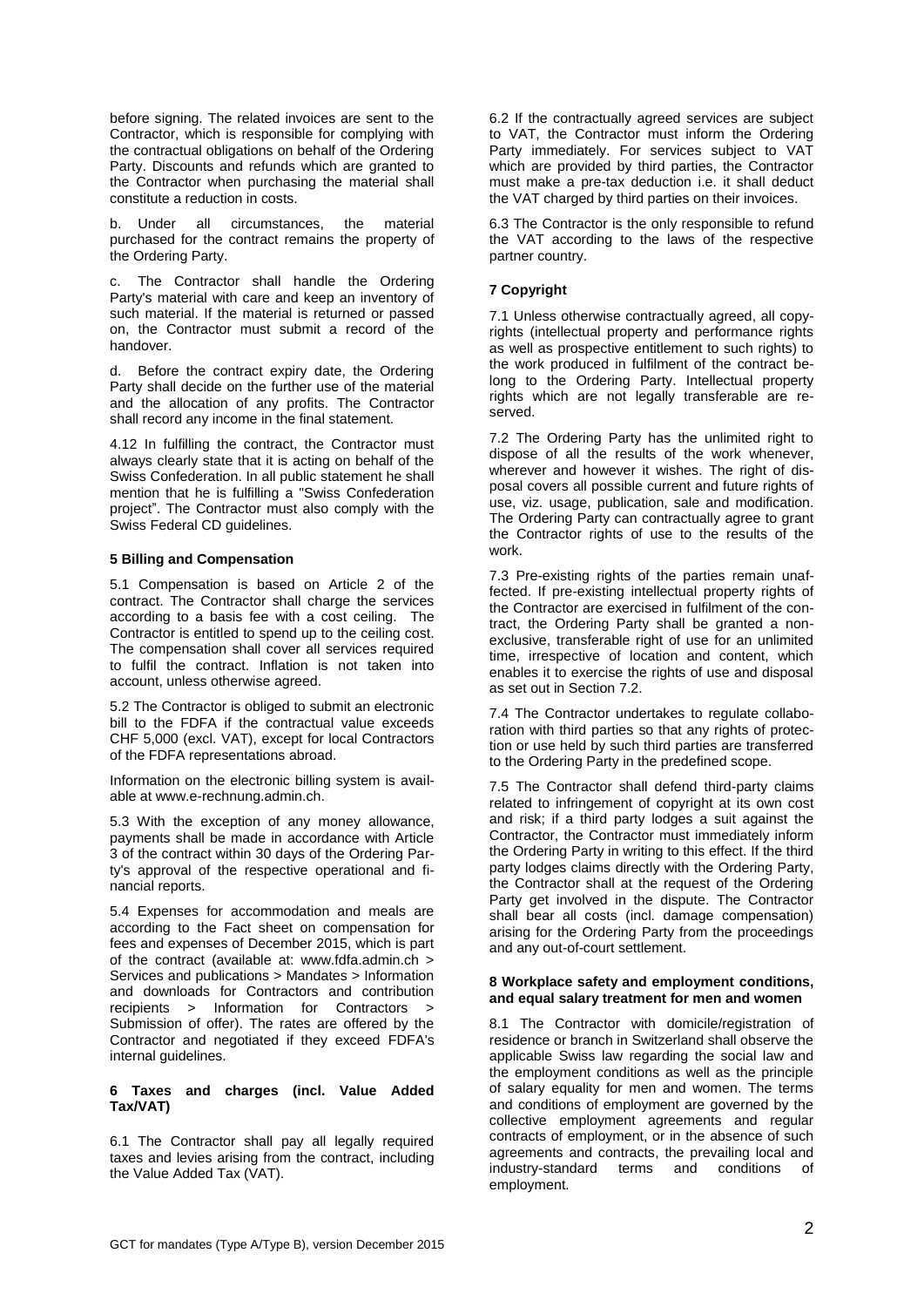8.2 The Contractor with domicile/registration of residence abroad shall observe the regulations applicable at the place of performance abroad, and at least respect the core conventions of the International Labour Organisation<sup>1</sup>.

8.3 If the Contractor sends employees based abroad to Switzerland in order to perform the contract, the provisions of the Posted Workers Act dated 8 October 1999 (SR 823.20) must be observed.

8.4 The Contractor shall contractually impose the aforementioned obligations on the third parties involved.

8.5 **If the Contractor doesn't respect the above mentioned obligations, it shall be liable to pay a contractual penalty unless it can prove that the violation is through no fault of its own. The contractual penalty shall amount to 10 percent of the total compensation in each case, but no higher than CHF 100,000 in aggregate.**

### **9 Social security and other insurances**

9.1 With regard to social security, the following applies to self-employed natural persons, partnerships or legal entities (Mandate Type B):

a. The Ordering Party is under no obligation to make social security contributions (for Switzerland: Old Age and Survivors' Insurance/AHV, invalidity insurance/IV, loss-of-earnings insurance/ EO, insurance/ EO, obligatory accident insurance/UVG, obligatory occupational pension plan/ BVG) or any other compensatory benefits for illness, accident, invalidity and death. The Contractor must insure himself and its employees against the economic consequences of such risks in the country in which it customarily operates and in the country of assignment, including relocation to the country in which it customarily operates. The cost of insurance premiums shall be borne by the Contractor.

b. Self-employed natural persons shall provide the Ordering Party with an official confirmation that proves their self-employed status. If the activity governed by this contract is subsequently classified by the responsible compensation fund as non-selfemployed, the Contractor undertakes to refund to the Ordering Party the employer contributions payable by the latter to the social insurance authorities.

9.2 The relevant social security provisions apply to non-self-employed natural persons (Mandate Type A): The Ordering Party shall pay the employer's contributions and deduct the employee's contributions for payment directly to the legal social security authorities (for Switzerland: AHV/IV/EO/ALV/UVG/BVG), provided there is a legal liability to do so. The Ordering Party shall pay the relevant contributions once the Contractor has reported its AHV number.

9.3 The Contractor shall, at its own expenses, take out an appropriate and reasonable liability and theft insurance (in particular, covering the use, damage to and loss of the Ordering Party's material in accordance with Section 4.11). At the Ordering Party's request, the Contractor shall produce an insurance certificate to this effect.

# **10 Confidentiality**

10.1 The parties shall treat all facts and information which is neither widely known nor in the public domain as confidential. If in doubt, facts and information must be handled as confidential. Legal obligations to disclose and publish information are reserved.

10.2 The confidentiality obligation shall apply prior to conclusion of the contract and remain in force after the contract expires.

10.3 Unless consent is given by the Ordering Party, the Contractor must not advertise the fact that a cooperative relationship exists with the Ordering Party nor give the Ordering Party as a reference.

10.4 The parties shall impose the existing obligations on its employees and to any third parties involved.

10.5 **If a party violates these obligations, it shall pay the other party a contractual penalty unless it can prove that it is not to blame. In the event of a violation, the contractual penalty shall amount to 10 percent of the total compensation but no higher than CHF 50,000 per case. Payment of the contractual penalty shall not constitute an exemption from the aforementioned obligations. The contractual penalty shall be taken into account in any damage compensation.**

### **11 Data protection**

11.1 The parties undertake to observe the provisions of the Swiss Federal Law on Data Protection. They agree to take all economically acceptable as well as technically and organisationally possible precautions to ensure that any data associated with the contract fulfilment are protected effectively against unauthorised access, publication and further processing. Legal obligations to disclose and publish information are reserved.

11.2 Personal information must be processed only for the purpose of, and to the extent required for, the performance and fulfilment of the contract. The Contractor acknowledges that the Ordering Party evaluates the quality of the services provided.

11.3 The parties shall impose the pre-existing obligations on its employees and any third parties involved.

<sup>————————————————————&</sup>lt;br><sup>1</sup> ILO Core Conventions: Nr.29 Forced Labour Convention, dated 28 June 1930 (SR 0.822.713.9); Nr. 87 Freedom of Association and Protection of the Right to Organise Convention, dated 9 July 1948 (SR0.822.719.7); Nr.98 Right to Organise and Collective Bargaining Convention, dated 1 July 1949 (SR 0.822.719.9); Nr.100 Equal Remuneration Convention, dated 29 June 1951 (SR 0.822.720.0); Nr.105 Abolition of Forced Labour Convention, 1957, dated 25 June 1957 (SR 0.822.720.5); Nr.111 Discrimination (Employment and Occupation) Convention, dated 25 June 1958 (SR 0.822.721.1); Nr. 138 Minimum Age Convention, dated 26 June 1973 (SR 0.822.723.8); Nr.182 Worst Forms of Child Labour Convention, dated 17 June 1999 (SR 0.822.728.2).